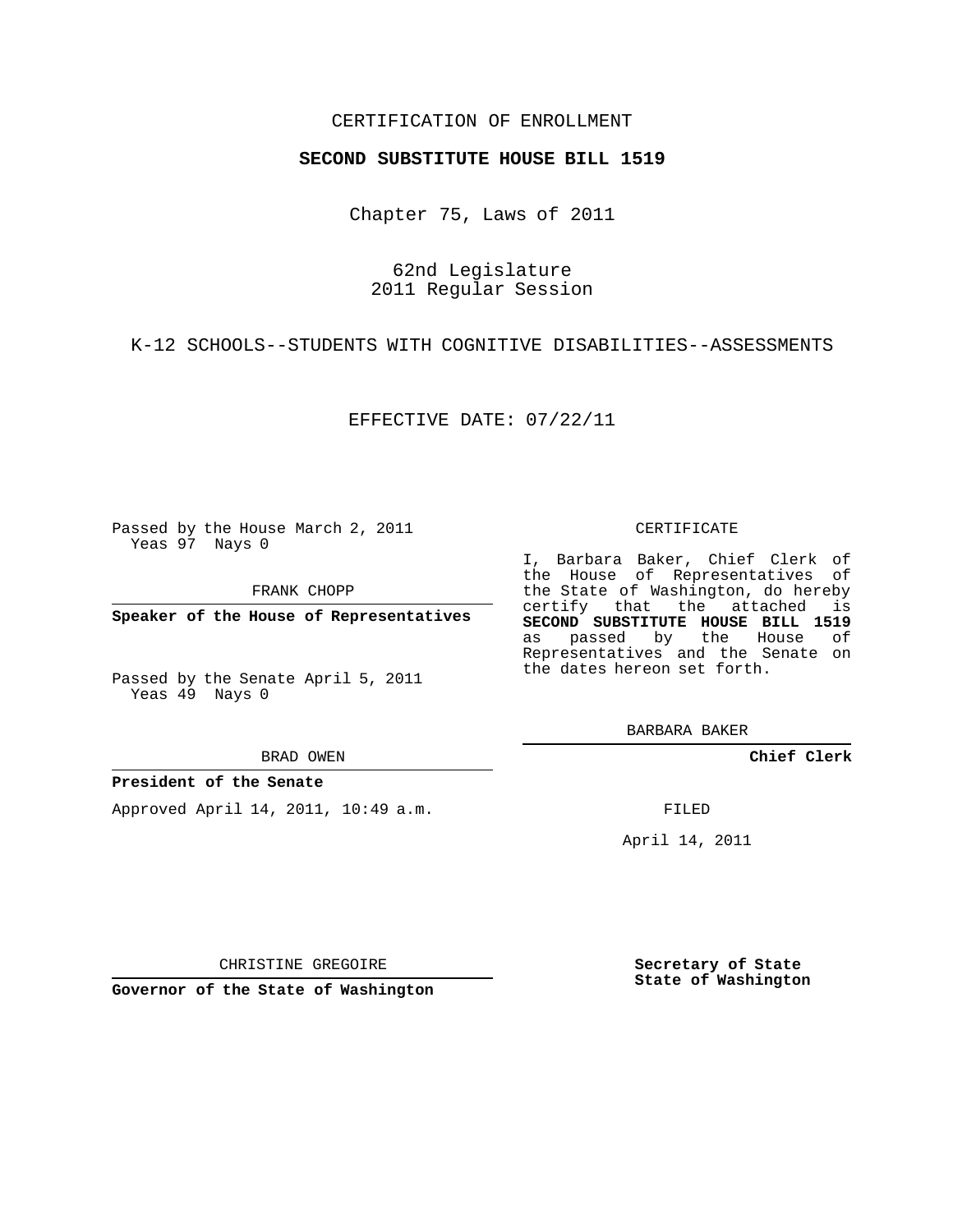# **SECOND SUBSTITUTE HOUSE BILL 1519** \_\_\_\_\_\_\_\_\_\_\_\_\_\_\_\_\_\_\_\_\_\_\_\_\_\_\_\_\_\_\_\_\_\_\_\_\_\_\_\_\_\_\_\_\_

\_\_\_\_\_\_\_\_\_\_\_\_\_\_\_\_\_\_\_\_\_\_\_\_\_\_\_\_\_\_\_\_\_\_\_\_\_\_\_\_\_\_\_\_\_

Passed Legislature - 2011 Regular Session

## **State of Washington 62nd Legislature 2011 Regular Session**

**By** House Education Appropriations & Oversight (originally sponsored by Representatives Hope, Dunshee, Anderson, Haler, Pettigrew, Fagan, Sells, Johnson, Orwall, Haigh, Kenney, Kelley, and Ormsby)

READ FIRST TIME 02/23/11.

 AN ACT Relating to school assessments for students with cognitive 2 disabilities; adding a new section to chapter 28A.655 RCW; and creating a new section.

BE IT ENACTED BY THE LEGISLATURE OF THE STATE OF WASHINGTON:

NEW SECTION. **Sec. 1.** The legislature finds that:

 (1) One of the difficult issues facing states and school districts throughout the country is the meaningful inclusion of students with significant cognitive challenges in their current state assessment and accountability systems.

 (2) Assessment and accountability systems provide valuable information to parents and educators, and all students deserve a system that encourages them to meaningfully access and make progress in the general education curriculum. Nevertheless, assessing the academic knowledge and skills of students with unique and significant cognitive disabilities can be challenging concerning the student's access to and progress in the general education curriculum. Furthermore, the development of meaningful assessment portfolios in the current system can be extremely time-consuming for both teachers and students, provide